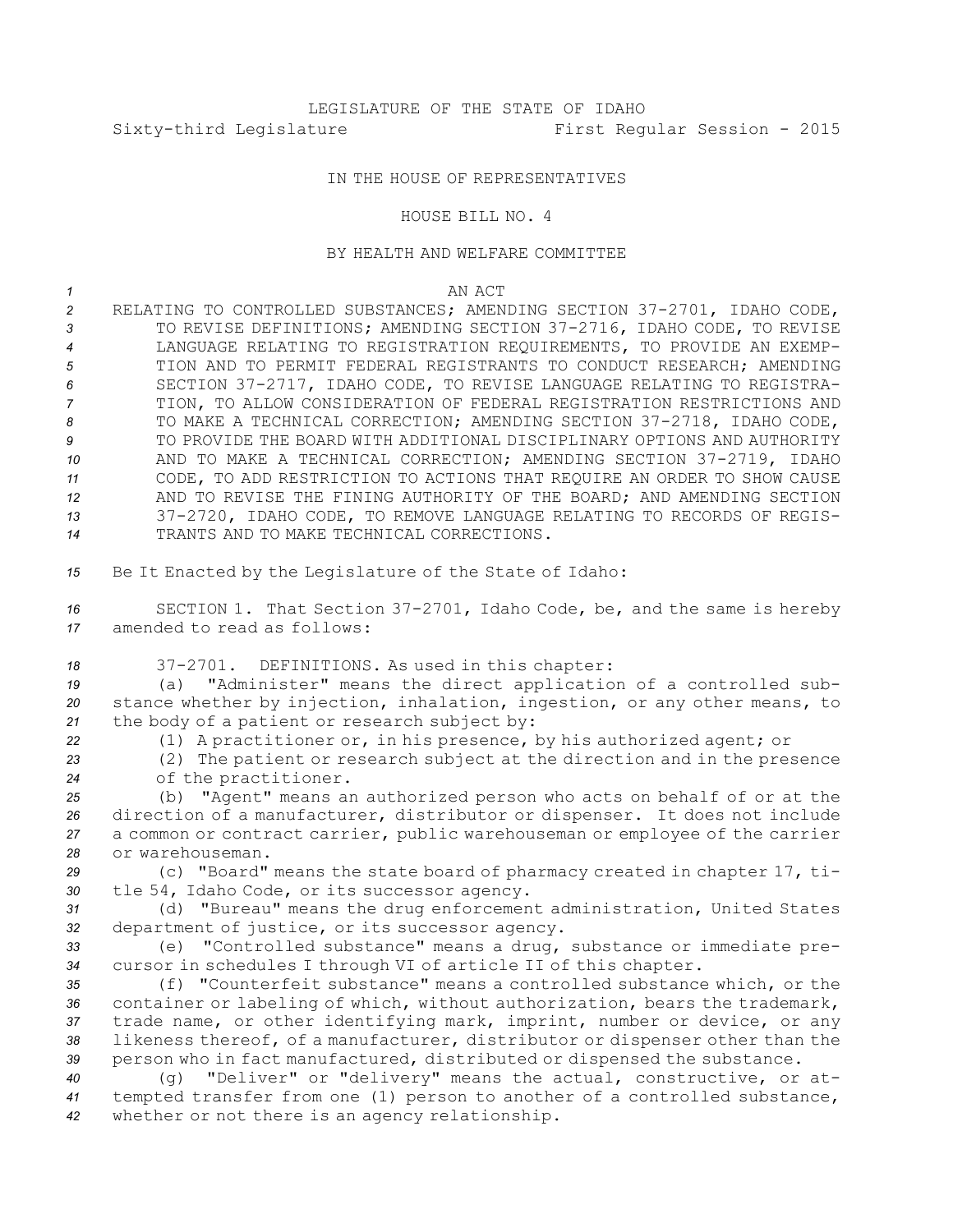*<sup>1</sup>* (h) "Director" means the director of the Idaho state police.

 (i) "Dispense" means to deliver <sup>a</sup> controlled substance to an ultimate user or research subject by or pursuant to the lawful order of <sup>a</sup> practi- tioner, including the prescribing, administering, packaging, labeling, or compounding necessary to prepare the substance for that delivery.

*<sup>6</sup>* (j) "Dispenser" means <sup>a</sup> practitioner who dispenses.

*<sup>7</sup>* (k) "Distribute" means to deliver other than by administering or dis-*<sup>8</sup>* pensing <sup>a</sup> controlled substance.

*<sup>9</sup>* (l) "Distributor" means <sup>a</sup> person who distributes.

 (m) "Drug" means (1) substances recognized as drugs in the official United States Pharmacopoeia, official Homeopathic Pharmacopoeia of the United States, or official National Formulary, or any supplement to any of them; (2) substances intended for use in the diagnosis, cure, mitigation, treatment or prevention of disease in man or animals; (3) substances, other than food, intended to affect the structure or any function of the body of man or animals; and (4) substances intended for use as <sup>a</sup> component of any article specified in clause (1), (2), or (3) of this subsection. It does not include devices or their components, parts, or accessories.

 (n) "Drug paraphernalia" means all equipment, products and materi- als of any kind which are used, intended for use, or designed for use, in planting, propagating, cultivating, growing, harvesting, manufactur- ing, compounding, converting, producing, processing, preparing, testing, analyzing, packaging, repackaging, storing, containing, concealing, in- jecting, ingesting, inhaling, or otherwise introducing into the human body <sup>a</sup> controlled substance in violation of this chapter. It includes, but is not limited to:

 (1) Kits used, intended for use, or designed for use in planting, prop- agating, cultivating, growing or harvesting of any species of plant which is <sup>a</sup> controlled substance or from which <sup>a</sup> controlled substance can be derived;

*<sup>31</sup>* (2) Kits used, intended for use, or designed for use in manufacturing, *<sup>32</sup>* compounding, converting, producing, processing or preparing con-*33* trolled substances;

*<sup>34</sup>* (3) Isomerization devices used, intended for use, or designed for use *<sup>35</sup>* in increasing the potency of any species of plant which is <sup>a</sup> controlled *36* substance;

*<sup>37</sup>* (4) Testing equipment used, intended for use, or designed for use in *<sup>38</sup>* identifying, or in analyzing the strength, effectiveness or purity of *39* controlled substances;

*<sup>40</sup>* (5) Scales and balances used, intended for use, or designed for use in *<sup>41</sup>* weighing or measuring controlled substances;

*<sup>42</sup>* (6) Diluents and adulterants, such as quinine hydrochloride, mannitol, *<sup>43</sup>* mannite, dextrose and lactose, used, intended for use, or designed for *<sup>44</sup>* use in cutting controlled substances;

*<sup>45</sup>* (7) Separation gins and sifters used, intended for use, or designed for *<sup>46</sup>* use in removing twigs and seeds from, or in otherwise cleaning or refin-*<sup>47</sup>* ing, marijuana;

*<sup>48</sup>* (8) Blenders, bowls, containers, spoons and mixing devices used, *<sup>49</sup>* intended for use, or designed for use in compounding controlled sub-*50* stances;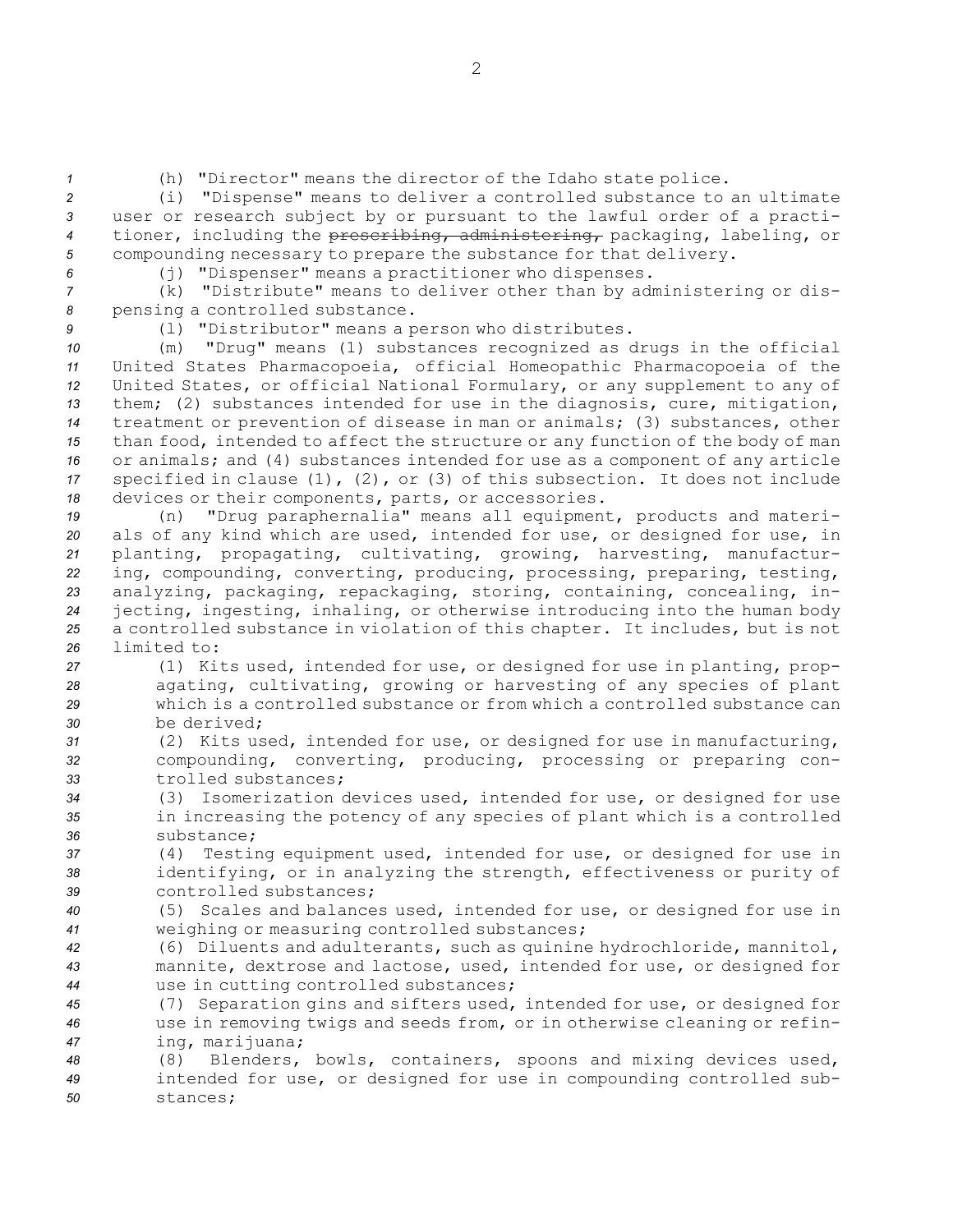(9) Capsules, balloons, envelopes and other containers used, intended for use, or designed for use in packaging small quantities of controlled substances; (10) Containers and other objects used, intended for use, or designed for use in storing or concealing controlled substances; (11) Hypodermic syringes, needles and other objects used, intended for use, or designed for use in parenterally injecting controlled sub- stances into the human body; (12) Objects used, intended for use, or designed for use in ingesting, inhaling, or otherwise introducing marijuana, cocaine, hashish, or hashish oil into the human body, such as: (i) Metal, wooden, acrylic, glass, stone, plastic, or ceramic pipes with or without screens, permanent screens, hashish heads, or punctured metal bowls; (ii) Water pipes; (iii) Carburetion tubes and devices; (iv) Smoking and carburetion masks; (v) Roach clips: meaning objects used to hold burning material, such as <sup>a</sup> marijuana cigarette, that has become too small or too short to be held in the hand; (vi) Miniature cocaine spoons, and cocaine vials; (vii) Chamber pipes; (viii) Carburetor pipes; (ix) Electric pipes; (x) Air-driven pipes; (xi) Chillums; (xii) Bongs; (xiii) Ice pipes or chillers; In determining whether an object is drug paraphernalia, <sup>a</sup> court or other authority should consider, in addition to all other logically relevant fac- tors, the following: 1. Statements by an owner or by anyone in control of the object concern- ing its use; 2. Prior convictions, if any, of an owner, or of anyone in control of the object, under any state or federal law relating to any controlled sub-*36* stance; 3. The proximity of the object, in time and space, to <sup>a</sup> direct violation of this chapter; 4. The proximity of the object to controlled substances; 5. The existence of any residue of controlled substances on the object; 6. Direct or circumstantial evidence of the intent of an owner, or of anyone in control of the object, to deliver it to persons whom he knows, or should reasonably know, intend to use the object to facilitate <sup>a</sup> vi- olation of this chapter; the innocence of an owner, or of anyone in con- trol of the object, as to <sup>a</sup> direct violation of this chapter shall not prevent <sup>a</sup> finding that the object is intended for use, or designed for use as drug paraphernalia; 7. Instructions, oral or written, provided with the object concerning *49* its use;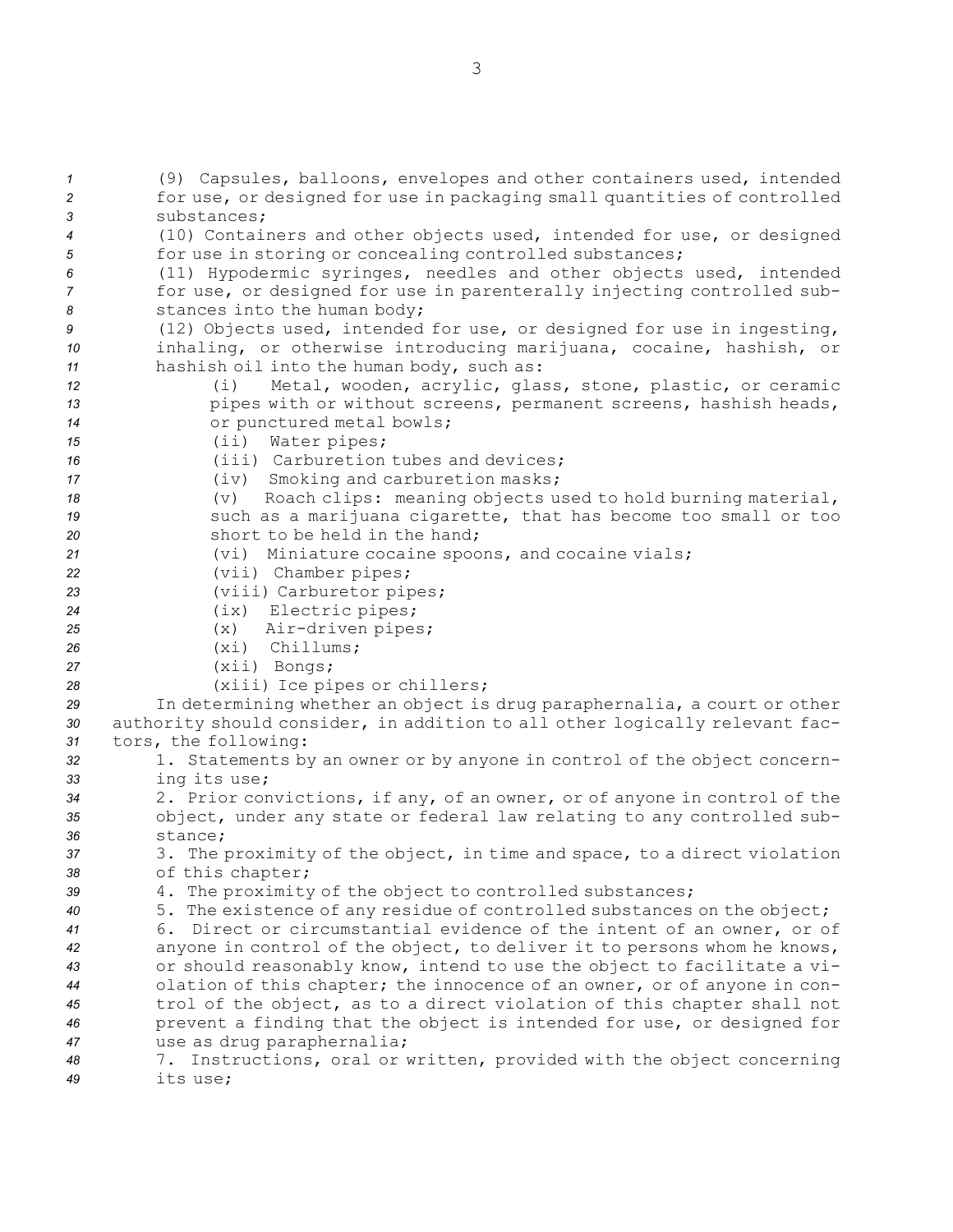*<sup>1</sup>* 8. Descriptive materials accompanying the object which explain or de-*<sup>2</sup>* pict its use;

*<sup>3</sup>* 9. National and local advertising concerning its use;

*<sup>4</sup>* 10. The manner in which the object is displayed for sale;

*<sup>5</sup>* 11. Whether the owner, or anyone in control of the object, is <sup>a</sup> legit-*<sup>6</sup>* imate supplier of like or related items to the community, such as <sup>a</sup> li-*<sup>7</sup>* censed distributor or dealer of tobacco products;

*8* 12. Direct or circumstantial evidence of the ratio of sales of the ob-*<sup>9</sup>* ject(s) to the total sales of the business enterprise;

*<sup>10</sup>* 13. The existence and scope of legitimate uses for the object in the com-*<sup>11</sup>* munity;

*<sup>12</sup>* 14. Expert testimony concerning its use.

 (o) "Financial institution" means any bank, trust company, savings and loan association, savings bank, mutual savings bank, credit union, or loan company under the jurisdiction of the state or under the jurisdiction of an agency of the United States.

 (p) "Immediate precursor" means <sup>a</sup> substance which the board has found to be and by rule designates as being the principal compound commonly used or produced primarily for use, and which is an immediate chemical intermediary used or likely to be used in the manufacture of <sup>a</sup> controlled substance, the control of which is necessary to prevent, curtail or limit manufacture.

*<sup>22</sup>* (q) "Isomer" means the optical isomer, except as used in section *<sup>23</sup>* 37-2705(d), Idaho Code.

 (r) "Law enforcement agency" means <sup>a</sup> governmental unit of one (1) or more persons employed full-time or part-time by the state or <sup>a</sup> political sub- division of the state for the purpose of preventing and detecting crime and enforcing state laws or local ordinances, employees of which unit are autho- rized to make arrests for crimes while acting within the scope of their au-*<sup>29</sup>* thority.

 (s) "Manufacture" means the production, preparation, propagation, compounding, conversion or processing of <sup>a</sup> controlled substance, and in- cludes extraction, directly or indirectly, from substances of natural origin, or independently by means of chemical synthesis, or by <sup>a</sup> combina- tion of extraction and chemical synthesis, and includes any packaging or repackaging of the substance or labeling or relabeling of its container, except that this term does not include the preparation or compounding of <sup>a</sup> controlled substance:

38 (1) By a practitioner as an incident to his administering, or dispens-*<sup>39</sup>* ing or, as authorized by board rule, distributing of <sup>a</sup> controlled sub-*<sup>40</sup>* stance in the course of his professional practice; or

*<sup>41</sup>* (2) By <sup>a</sup> practitioner, or by his authorized agent under his supervi-*<sup>42</sup>* sion, for the purpose of, or as an incident to, research, teaching, or *<sup>43</sup>* chemical analysis and not for delivery.

 (t) "Marijuana" means all parts of the plant of the genus Cannabis, re- gardless of species, and whether growing or not; the seeds thereof; the resin extracted from any part of such plant; and every compound, manufacture, salt, derivative, mixture, or preparation of such plant, its seeds or resin. It does not include the mature stalks of the plant unless the same are inter- mixed with prohibited parts thereof, fiber produced from the stalks, oil or cake made from the seeds or the achene of such plant, any other compound, man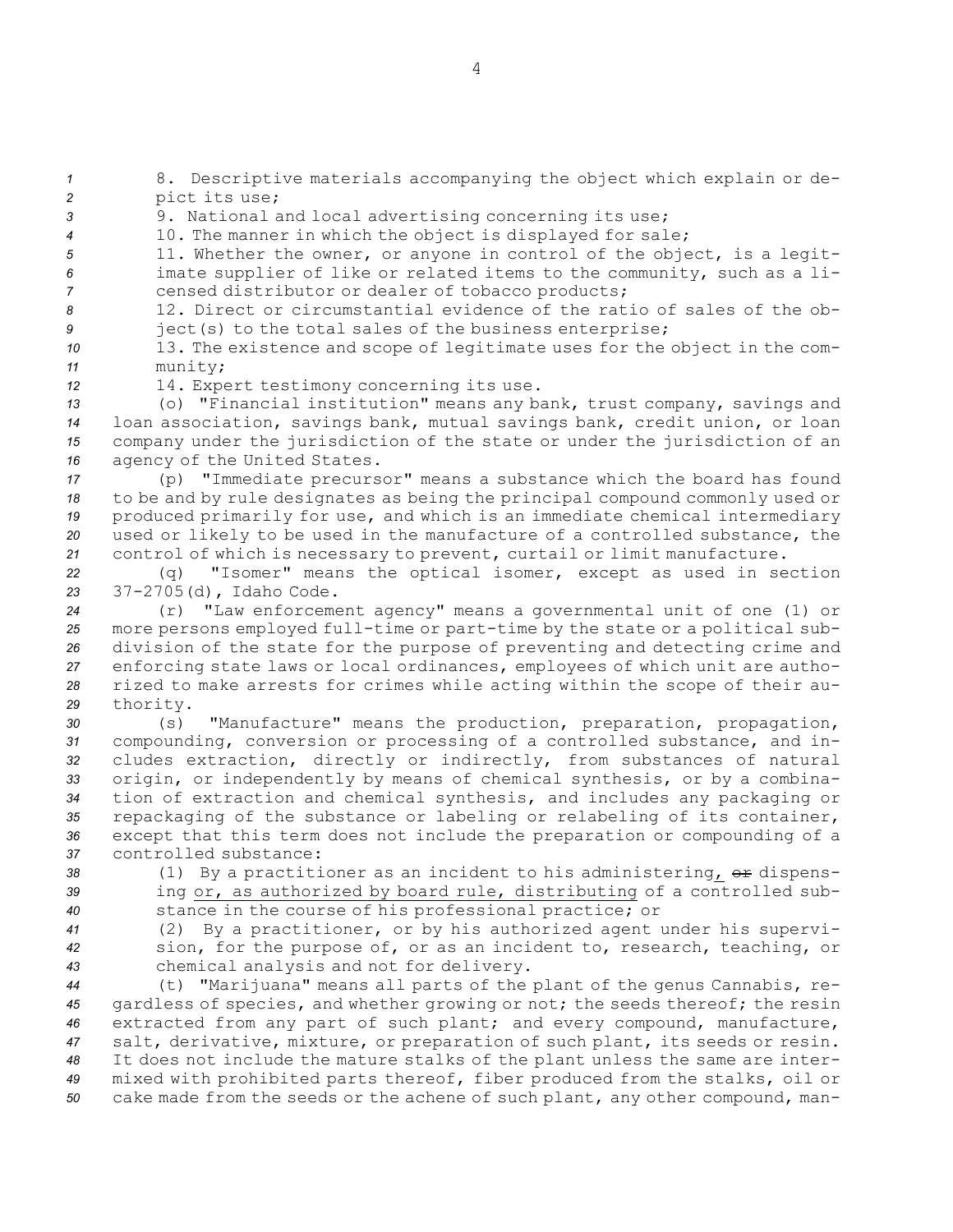ufacture, salt, derivative, mixture, or preparation of the mature stalks, except the resin extracted therefrom or where the same are intermixed with prohibited parts of such plant, fiber, oil, or cake, or the sterilized seed of such plant which is incapable of germination. Evidence that any plant material or the resin or any derivative thereof, regardless of form, con- tains any of the chemical substances classified as tetrahydrocannabinols shall create <sup>a</sup> presumption that such material is "marijuana" as defined and prohibited herein.

 (u) "Narcotic drug" means any of the following, whether produced di- rectly or indirectly by extraction from substances of vegetable origin, or independently by means of chemical synthesis, or by <sup>a</sup> combination of extrac-tion and chemical synthesis:

*<sup>13</sup>* (1) Opium and opiate, and any salt, compound, derivative, or prepara-*<sup>14</sup>* tion of opium or opiate.

 (2) Any salt, compound, isomer, derivative, or preparation thereof which is chemically equivalent or identical with any of the substances referred to in clause 1, but not including the isoquinoline alkaloids of *<sup>18</sup>* opium.

*<sup>19</sup>* (3) Opium poppy and poppy straw.

 (4) Coca leaves and any salt, compound, derivative, or preparation of coca leaves, and any salt, compound, isomer, derivative, or preparation thereof which is chemically equivalent or identical with any of these substances, but not including decocainized coca leaves or extractions of coca leaves which do not contain cocaine or ecgonine.

 (v) "Opiate" means any substance having an addiction-forming or ad- diction-sustaining liability similar to morphine or being capable of conversion into <sup>a</sup> drug having addiction-forming or addiction-sustaining liability. It does not include, unless specifically designated as con- trolled under section 37-2702, Idaho Code, the dextrorotatory isomer of 3-methoxy-n-methylmorphinan and its salts (dextromethorphan). It does in-clude its racemic and levorotatory forms.

*<sup>32</sup>* (w) "Opium poppy" means the plant of the species Papaver somniferum L., *<sup>33</sup>* except its seeds.

 (x) "Peace officer" means any duly appointed officer or agent of <sup>a</sup> law enforcement agency, as defined herein, including, but not limited to, <sup>a</sup> duly appointed investigator or agent of the Idaho state police, an officer or em- ployee of the board of pharmacy, who is authorized by the board to enforce this chapter, an officer of the Idaho state police, <sup>a</sup> sheriff or deputy sher-iff of <sup>a</sup> county, or <sup>a</sup> marshal or policeman of any city.

*<sup>40</sup>* (y) "Person" means individual, corporation, government, or governmen-*<sup>41</sup>* tal subdivision or agency, business trust, estate, trust, partnership or as-*<sup>42</sup>* sociation, or any other legal entity.

*<sup>43</sup>* (z) "Poppy straw" means all parts, except the seeds, of the opium poppy, *<sup>44</sup>* after mowing.

*<sup>45</sup>* (aa) "Practitioner" means:

 (1) <sup>A</sup> physician, dentist, veterinarian, scientific investigator, or other person licensed, registered or otherwise permitted to distrib- ute, dispense, conduct research with respect to or to administer <sup>a</sup> controlled substance in the course of his professional practice or re-search in this state;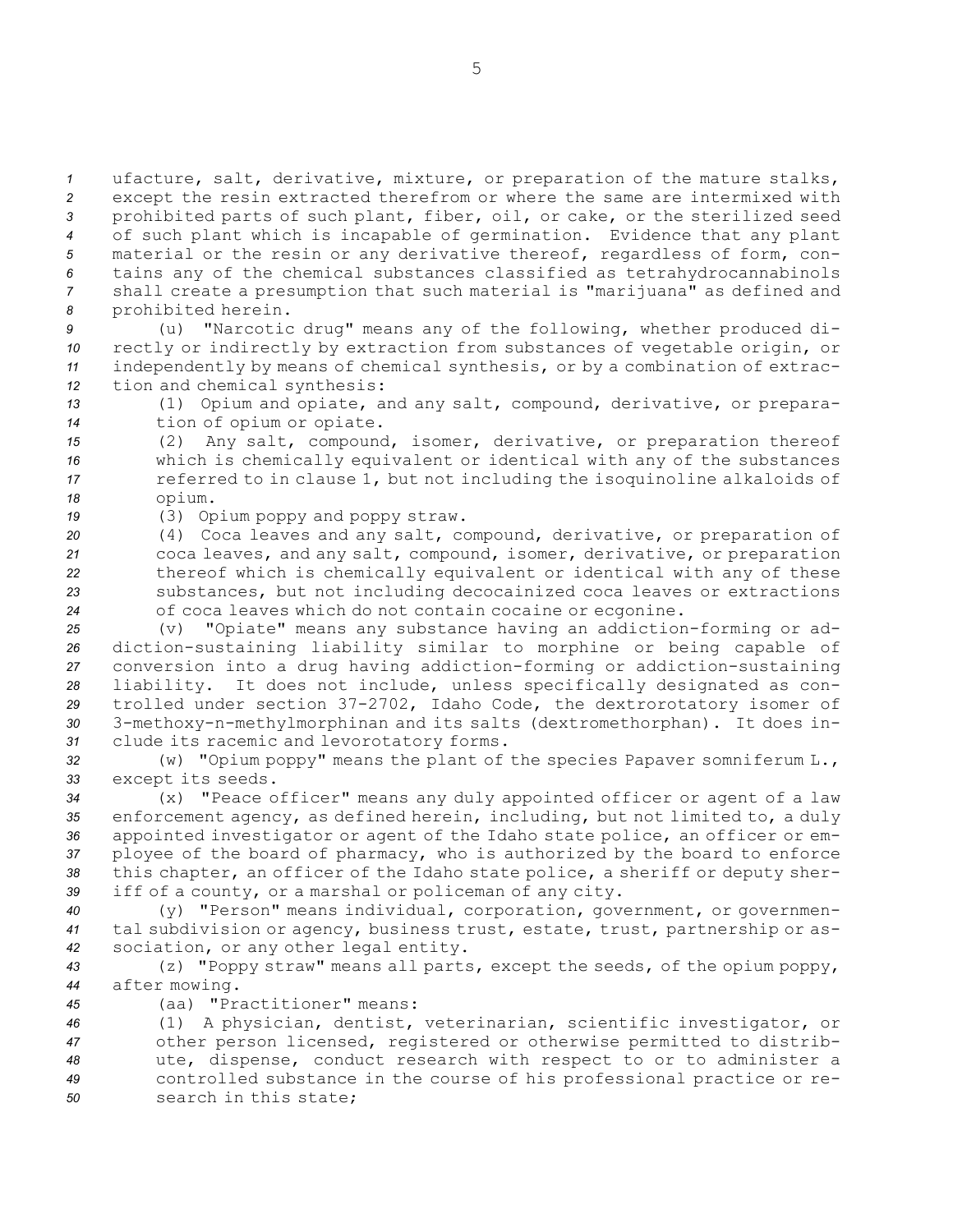(2) <sup>A</sup> pharmacy, hospital, or other institution licensed, registered, or otherwise permitted to distribute, dispense, conduct research with respect to or to administer <sup>a</sup> controlled substance in the course of its professional practice or research in this state.

*<sup>5</sup>* (bb) "Prescribe" means <sup>a</sup> direction or authorization permitting an ulti-*<sup>6</sup>* mate user to lawfully obtain or be administered controlled substances.

*<sup>7</sup>* (cc) "Prescriber" means an individual currently licensed, registered *<sup>8</sup>* or otherwise authorized to prescribe and administer controlled substances *<sup>9</sup>* in the course of professional practice.

10 (eedd) "Production" includes the manufacture, planting, cultivation, *<sup>11</sup>* growing, or harvesting of <sup>a</sup> controlled substance.

 (ddee) "Simulated controlled substance" means <sup>a</sup> substance that is not <sup>a</sup> controlled substance, but which by appearance or representation would lead <sup>a</sup> reasonable person to believe that the substance is <sup>a</sup> controlled substance. Appearance includes, but is not limited to, color, shape, size, and markings of the dosage unit. Representation includes, but is not limited to, repre-sentations or factors of the following nature:

*<sup>18</sup>* (1) Statements made by an owner or by anyone else in control of the sub-19 stance concerning the nature of the substance, or its use or effect;

*<sup>20</sup>* (2) Statements made to the recipient that the substance may be resold *<sup>21</sup>* for inordinate profit; or

*<sup>22</sup>* (3) Whether the substance is packaged in <sup>a</sup> manner normally used for il-*23* licit controlled substances.

*<sup>24</sup>* (eeff) "State," when applied to <sup>a</sup> part of the United States, includes *<sup>25</sup>* any state, district, commonwealth, territory, insular possession thereof, *<sup>26</sup>* and any area subject to the legal authority of the United States of America.

 (ffgg) "Ultimate user" means <sup>a</sup> person who lawfully possesses <sup>a</sup> con- trolled substance for his own use or for the use of <sup>a</sup> member of his household or for administering to an animal owned by him or by <sup>a</sup> member of his house-*30* hold.

*<sup>31</sup>* (gghh) "Utility" means any person, association, partnership or cor-*<sup>32</sup>* poration providing telephone and/or communication services, electricity, *<sup>33</sup>* natural gas or water to the public.

*<sup>34</sup>* SECTION 2. That Section 37-2716, Idaho Code, be, and the same is hereby *35* amended to read as follows:

 37-2716. REGISTRATION REQUIREMENTS. (a) Every person who manufac- tures, distributes, or prescribes, administers, dispenses, or conducts 38 research with any controlled substance within this state or who proposes to engage in the manufacture, distribution, or dispensing of any controlled substance within this state, must shall obtain annually <sup>a</sup> registration is- sued by the board in accordance with this chapter and its rules. <sup>A</sup> copy of each registration issued shall be transmitted by the board to the director of the Idaho state police.

 (b) Every prescriber, except veterinarians, must annually shall also register with the board to obtain online access to the controlled substances prescriptions database. Such registration shall be completed upon renewal for existing controlled substance registrants and at the time of registra-tion for first-time registrants.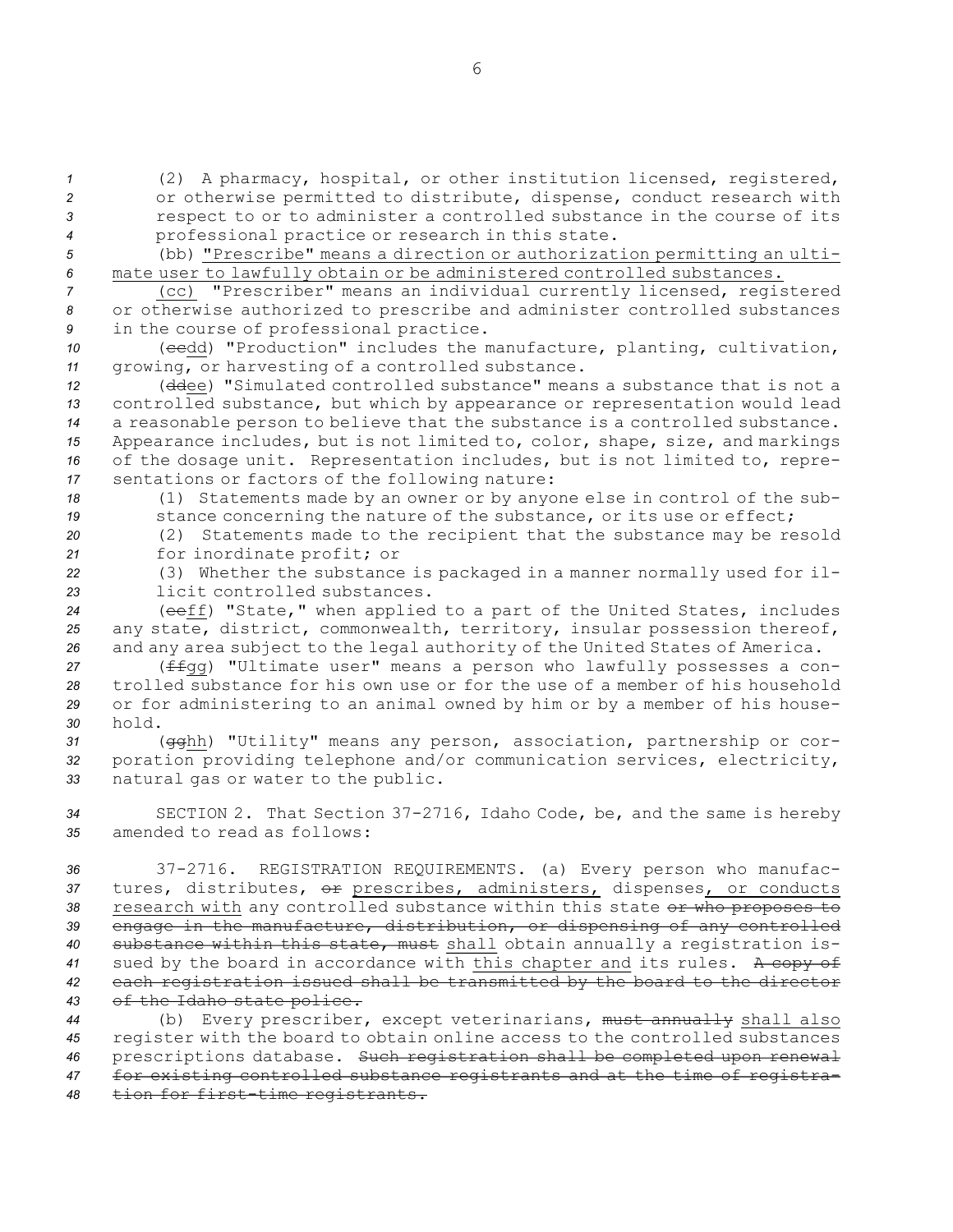(c) Persons registered by the board under this chapter to manufacture, distribute, dispense, or conduct research with controlled substances may possess, manufacture, distribute, dispense, prescribe, administer, or conduct research with those substances to the extent authorized by their registration and licensing entity and in conformity with the other provi-sions of this article chapter.

*<sup>7</sup>* (d) The following persons need not register and may lawfully possess *<sup>8</sup>* controlled substances under this chapter:

- 9 (1) An agent or employee of any person registered manufacturer, dis-10 **tributor, or dispenser of any controlled substance** pursuant to this *<sup>11</sup>* chapter, if he is acting in the usual course of his business or employ-*12* ment;
- *<sup>13</sup>* (2) <sup>A</sup> common or contract carrier or warehouseman, or an employee *<sup>14</sup>* thereof, whose possession of any controlled substance is in the usual *<sup>15</sup>* course of business or employment;
- *<sup>16</sup>* (3) An ultimate user or <sup>a</sup> person in possession of any controlled sub-*<sup>17</sup>* stance pursuant to <sup>a</sup> lawful order of <sup>a</sup> practitioner or in lawful posses-*18* sion of <sup>a</sup> schedule V substance.

*<sup>19</sup>* (e) The board may waive by rule the requirement for registration of cer-*<sup>20</sup>* tain manufacturers, distributors, or dispensers persons if it finds it con-*<sup>21</sup>* sistent with the public health and safety.

 (f) <sup>A</sup> separate registration is required at each principal place of business or professional practice where the applicant manufactures, dis- tributes, or administers, dispenses, or conducts research with controlled substances, except <sup>a</sup> separate registration is not required under this chap- ter for practitioners engaging in research with nonnarcotic controlled substances in schedules II through IV where the practitioner is already reg-istered under this chapter in another capacity.

 (g) Practitioners registered under federal law to conduct research with schedule <sup>I</sup> substances may conduct research with schedule <sup>I</sup> substances within this state upon registering in Idaho and furnishing the board with evidence of the practitioner's federal registration.

*<sup>33</sup>* (h) The board may inspect the establishment of <sup>a</sup> registrant or appli-*<sup>34</sup>* cant for registration in accordance with the this chapter and board rule.

*<sup>35</sup>* SECTION 3. That Section 37-2717, Idaho Code, be, and the same is hereby *36* amended to read as follows:

37 37 37-2717. REGISTRATION. (a) The board shall register an applicant to 38 manufacture, or prescribe, administer, dispense, distribute or conduct *<sup>39</sup>* research with controlled substances included in sections 37-2705, 37-2707, *<sup>40</sup>* 37-2709, 37-2711 and 37-2713, Idaho Code, unless it determines that the is-*<sup>41</sup>* suance of that registration would be inconsistent with the public interest. *<sup>42</sup>* In determining the public interest, the board shall consider the following *43* factors:

*<sup>44</sup>* (1a) mMaintenance of effective controls against diversion of con-*<sup>45</sup>* trolled substances into other than legitimate medical, scientific, or *46* industrial channels;

*<sup>47</sup>* (2b) cCompliance with applicable state and local law;

*<sup>48</sup>* (3c) aAny convictions of the applicant under any federal and state laws *<sup>49</sup>* relating to any controlled substance;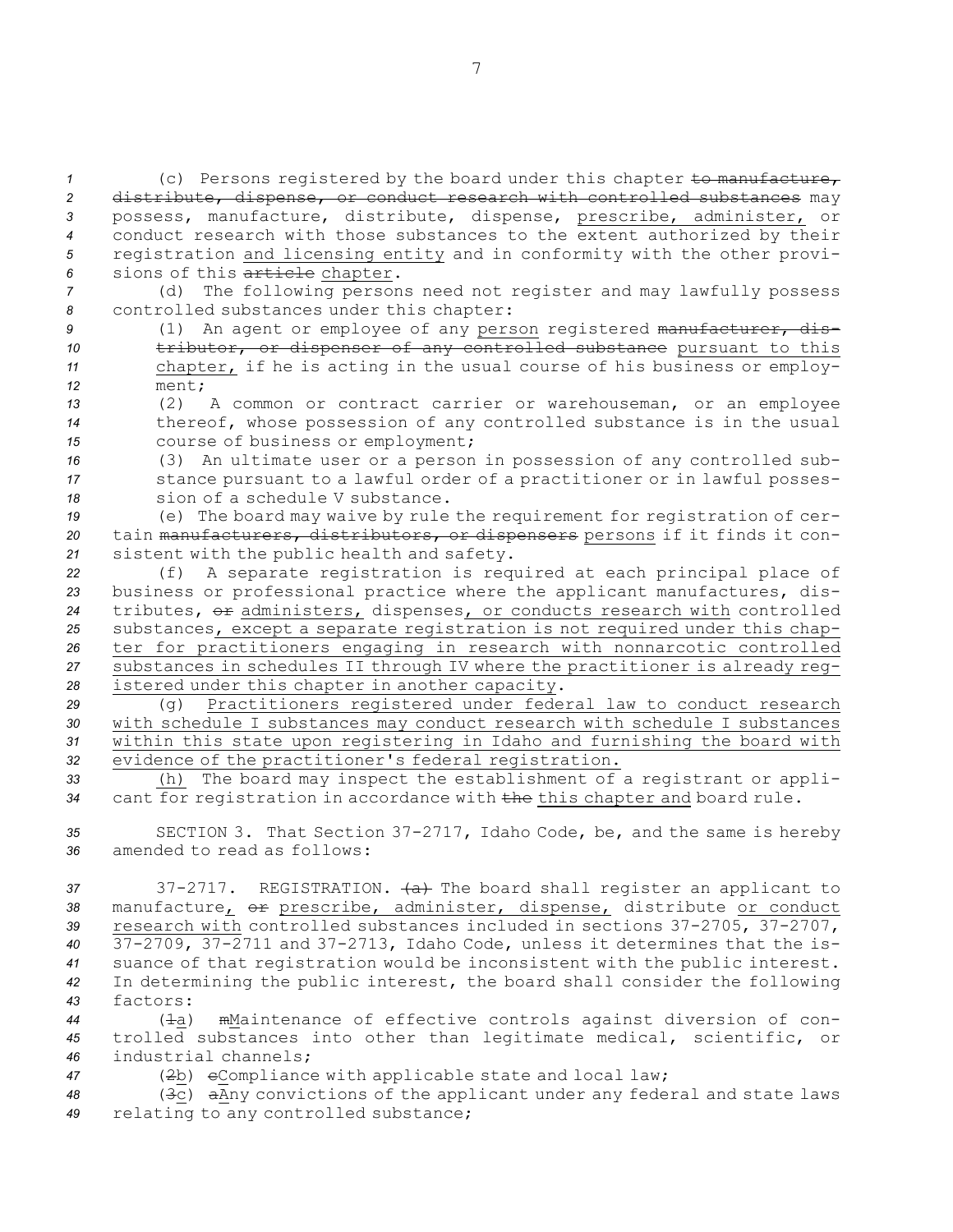(4d) pPast experience in the manufacture, dispensing, prescribing, ad- ministering, research or distribution of controlled substances, and the ex- istence in the applicant's establishment of effective controls against di- versions; (5e) fFurnishing by the applicant of false or fraudulent material in any application filed under this act chapter; (6f) Restriction, suspension or revocation of the applicant's federal registration to manufacture, distribute, or dispense controlled substances as authorized by federal law; and (7g) aAny other factors relevant to and consistent with the public health and safety. (b) Registration under subsection (a) of this section does not entitle <sup>a</sup> registrant to manufacture and distribute controlled substances in sched- ule <sup>I</sup> or II other than those specified in the registration. (c) Practitioners must be registered to dispense any controlled sub- stances or to conduct research with controlled substances in schedules II through <sup>V</sup> if they are authorized to dispense or conduct research under the law of this state. The board need not require separate registration under this article for practitioners engaging in research with nonnarcotic con- trolled substances in schedules II through <sup>V</sup> where the registrant is already registered under this article in another capacity. Practitioners regis- tered under federal law to conduct research with schedule <sup>I</sup> substances may conduct research with schedule <sup>I</sup> substances within this state upon furnish- ing the board evidence of that federal registration. (d) Compliance by manufacturers and distributors with the provisions of the federal law respecting registration (excluding fees) entitles them to be registered under this act. SECTION 4. That Section 37-2718, Idaho Code, be, and the same is hereby amended to read as follows: 37-2718. REVOCATION AND SUSPENSION OF REGISTRATION DISCIPLINE. (a) A registration under section 37-2717, Idaho Code, to manufacture, distribute, or dispense <sup>a</sup> controlled substance may be restricted, suspended or revoked by the board upon <sup>a</sup> finding that the registrant: (1) Has furnished false or fraudulent material information in any ap- plication filed under this act; (2) Has been found guilty of <sup>a</sup> felony or misdemeanor under any state or federal law relating to any controlled substance; or (3) Has had his federal registration restricted, suspended or revoked to manufacture, distribute, or dispense controlled substances; (4) Has violated this chapter, any rule of the board promulgated under this chapter act, an order of the board or any federal regulation relat- ing to controlled substances; provided, however, that no restriction, revocation or suspension procedure be initiated under this paragraph without the board first giving notice of the procedure to the state licensing board with authority over the registrant's professional li-*46* cense. 47 (b) The notice required in paragraph subsection (a)(4) of this section

*<sup>48</sup>* shall be given immediately in the event action is taken without an order to *<sup>49</sup>* show cause as allowed under section 37-2719(b), Idaho Code. In all other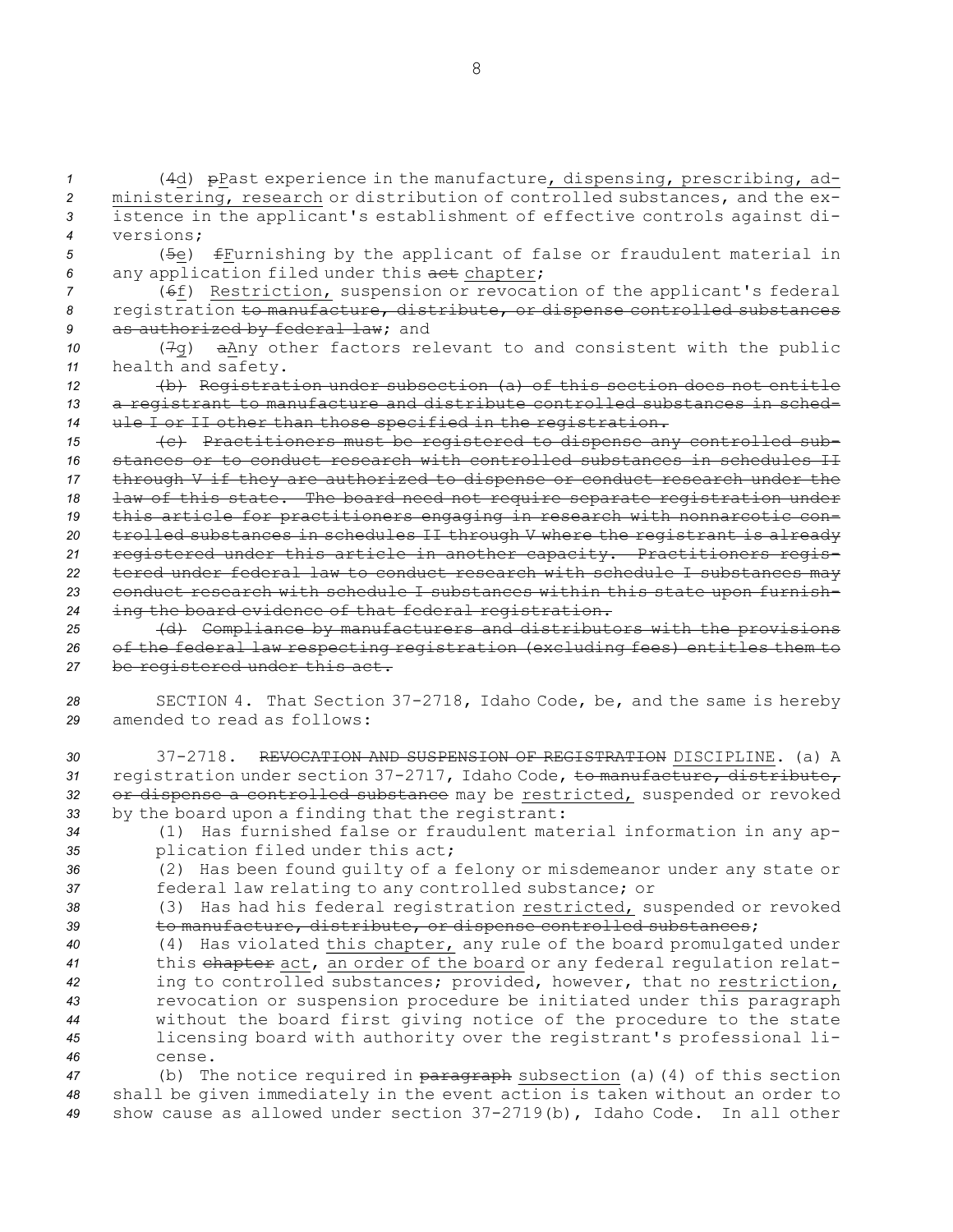*<sup>1</sup>* cases, such notice shall be given as early as reasonably practicable without *<sup>2</sup>* risking compromise of the board's investigation but no later than the ear-*3* lier of:

*<sup>4</sup>* (1) Issuance of an order to show cause under section 37-2719(a), Idaho *5* Code; or

*<sup>6</sup>* (2) Setting of <sup>a</sup> hearing for approval of <sup>a</sup> resolution of the matter

*<sup>7</sup>* through informal proceedings.

*<sup>8</sup>* (c) Restriction, rRevocation or suspension procedures arising solely *<sup>9</sup>* from "practice related issues" shall be referred by the board to such regis-*<sup>10</sup>* trant's state licensing board.

 (1) Upon such referral, the registrant's state licensing board shall commence such investigation of the referred matter as it deems neces- sary and shall take action upon the registrant's license or shall inform the board of pharmacy, in writing, that it has investigated the referred matter and has concluded that no action is necessary.

*<sup>16</sup>* (2) For purposes of this section, the term "practice related issues" *<sup>17</sup>* refers to issues involving questions regarding the professional con-*<sup>18</sup>* duct of the registrant within the scope of the registrant's profession.

*<sup>19</sup>* (d) The board may limit the revocation or suspension of <sup>a</sup> registration *<sup>20</sup>* to the particular controlled substance with respect to which grounds for re-*<sup>21</sup>* vocation or suspension exist.

 (e) If the board restricts, suspends or revokes <sup>a</sup> registration, all pertinent controlled substances owned or possessed by the registrant at the time of the restriction or suspension or the effective date of the revocation order may be placed under seal. No disposition may be made of substances un- der seal until the time for taking an appeal has elapsed or until all appeals have been concluded unless <sup>a</sup> court, upon application therefor, orders the sale of perishable substances and the deposit of the proceeds of the sale with the court. Upon <sup>a</sup> revocation order becoming final, all controlled sub-stances may be forfeited to the state.

 (f) The board shall promptly notify the bureau and the state licensing board with authority over the registrant's professional license of all or- ders restricting, suspending or revoking registration and all forfeitures of controlled substances.

 (g) In the event <sup>a</sup> state licensing board with authority over <sup>a</sup> reg- istrant's professional license takes an action against the registrant in any fashion which suspends, restricts, limits or affects the registrant's ability to manufacture, distribute, or prescribe, administer, dispense, or conduct research with any controlled substance, the professional licensing board shall promptly notify the board of pharmacy of the action.

 (1) Upon such action, the board of pharmacy shall be authorized to issue its order suspending, restricting, limiting or otherwise affecting the registrant's controlled substance registration in the same fashion as the professional licensing board action.

 (2) The board of pharmacy order may be issued without further hearing or proceeding, but shall be subject to the effect of any reversal or modi- fication of the professional licensing board action by reason of any ap-peal or rehearing.

*<sup>49</sup>* SECTION 5. That Section 37-2719, Idaho Code, be, and the same is hereby *50* amended to read as follows: